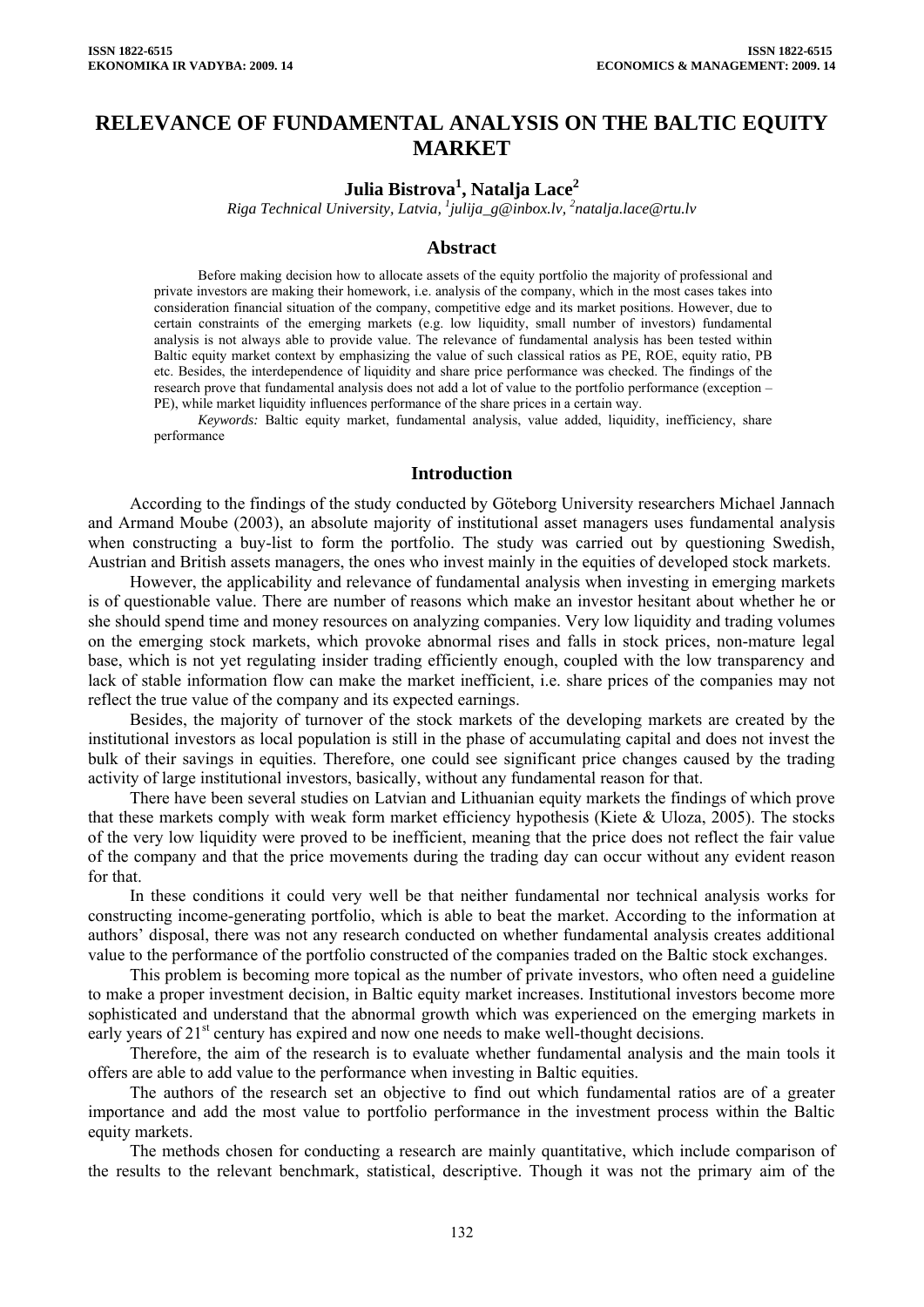research authors, using qualitative analysis methods they tried to find out where the above average performance comes from and which companies turn out to be winners in the end.

### **Application of Fundamental Analysis on Emerging Markets**

As Frank Shostak states in his work "In Defense of Fundamental Analysis" (2005) the stock market does not have the life of its own. Success or failure of the stock investing is determined ultimately by the failure or success of the business itself, which is undoubtedly true for the majority of cases.

Moube A. and Jannach M. (2003) tried to find out which of the concepts of fundamental analysis are the most important factors and indicators for the asset managers. Basically for everyone questioned the first factor to look at is the financial state of the company, which is usually determined by such ratios as return on equity, sales development, future earnings, stability of balance sheet (debt to equity, equity ratio). Besides, majority of respondents mentioned such key valuation concepts as price to earnings and price to book value. It should be noted, that certain share of attention receives companies' market share, their competitive strategy as well as the general development of the industry the companies operate within.

However, fundamental analysis in its common sense, i.e. financial ratios analysis could not be very valuable on the emerging markets especially if there is a limited time frame (less than 1 year).

Numerous studies on investing in emerging markets show that the investment approach which usually works well within the developed equity market often cannot be applied in the same way on stock market of developing markets. Croatian researchers Tihomir Hunjak and Marijan Cingula (2005) argue that neither technical nor fundamental analysis can be used on the Croatian stock market due to low trading volumes and high volatility. The researchers have developed their model, which according to their opinion, should suit during the investment process on the Croatian stock market. Fundamental analysis was assigned the weight of 8.1%, technical analysis – 18.8% and the rest was dedicated to other factors: risk (market, political and development) – 34.1%, insider trading – 31.6% and subjective estimation – 7.3%.

A group of researchers of Texas A&M University (Swanson *et al.*, 1999) examined developing Mexican equity market and found out that the value of fundamental analysis could contribute to generate higher returns. The findings were that though fine fundamental analysis could help to enrich investors, the earnings of the companies are not the primary factor that determines the share movement.

#### **Research Background**

Indeed, the relevance of fundamental analysis becomes questionable if one looks at the performances of the Baltic regional benchmarks (OMX Riga, OMX Tallinn, OMX Vilnius) a year prior and a year after their accession to the European Union in FY 2004, when all of them demonstrated performances of 100%- 200%. The reason for abnormal growth of basically all of the companies regardless their financial state was capital inflow. Continuing on this issue, capital outflow due to the major risk aversion because of the global liquidity crunch resulted in the local stock indices declined by more than 60% in FY 2008. Naturally, the financial state or other aspects of the companies could not have changed so dramatically in such a short period. However, it should be determined who the winner is during the rising market and which companies lose the less during the falling markets.

#### **Research Methodology**

The study is done on the basis of the fundamental and trading data of the companies that are or were components of the main Baltic equity market benchmark – *OMXBBGI*, making 45 companies a corpus of the research. The period examined in the course of the study was January 2000 – November 2008. The data used in the research was originated from corporate annual reports and from OMX homepage. Monthly closing share prices were downloaded from *Bloomberg* information system

The authors of the research primarily paid their attention to the fundamental analysis ratios that are most popular among the professional investors: return on equity, equity ratio, PE, PB. Additional ratios such as return on invested capital and net debt to assets were considered to check whether they add value.

The authors tried to find the relationship between the share price performances and the fundamental concepts mentioned above by using mainly statistical analysis methods such as correlation analysis, quartile analysis and indexation.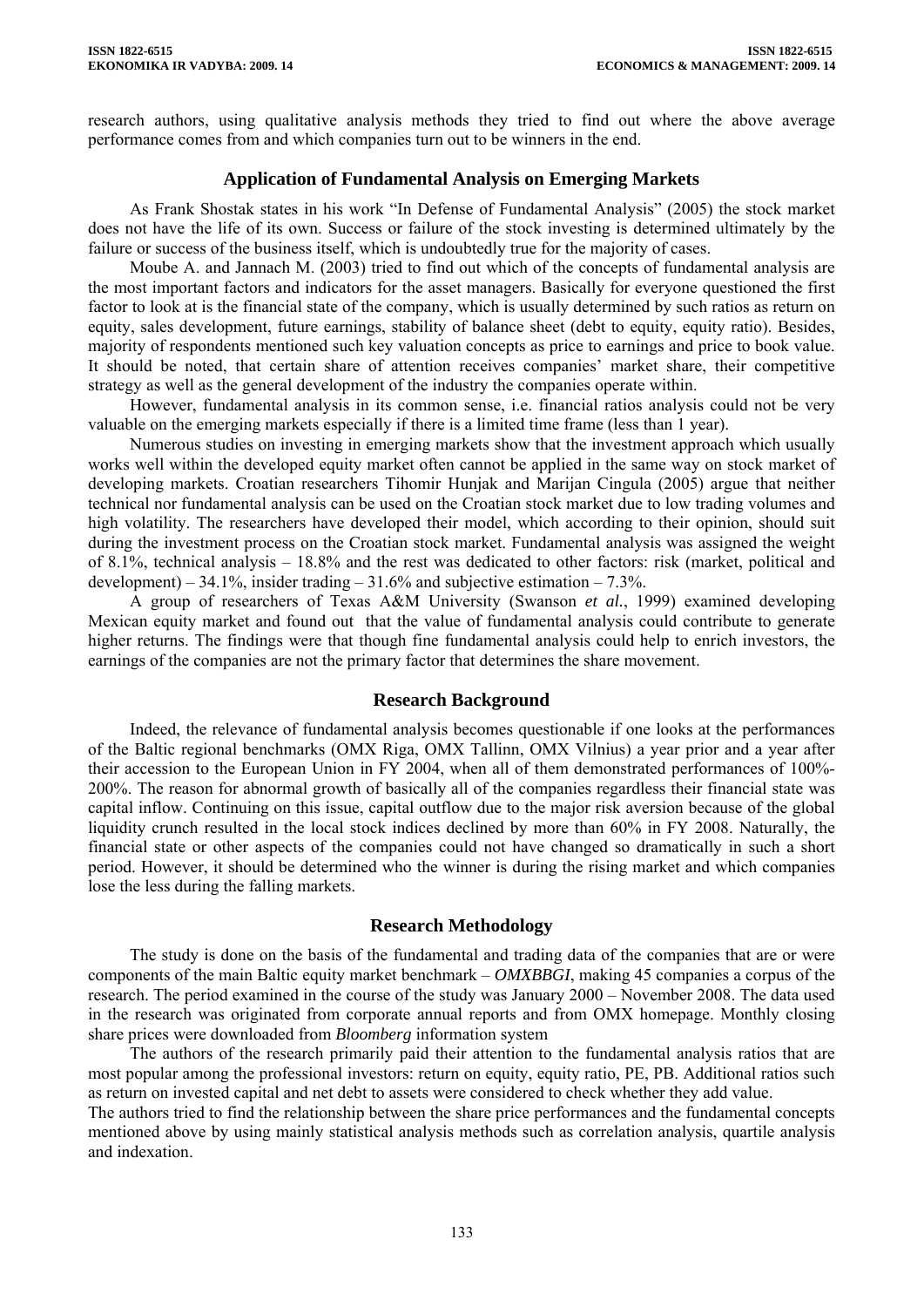#### **Research Results**

The first criteria chosen for checking was return on equity, which tends to be of the outmost importance to the shareholder's of the company as it shows the ability of the company to generate profit using the capital company shareholders have invested.



**Figure 1.** Modelled portfolio (selected stocks with ROE above median) performance in comparison to market benchmark

As the chart on Figure 1. shows, above average return of equity which is usually preferred by the shareholders deteriorates the performance – the ending value of high-ROE companies is more than two times lower than the value of relevant benchmark. It should be noted that in not a single year except for FY 2003, high-ROE companies were able to beat the market.

Second, the structure of total assets of the Baltic companies was checked. The ratio, indeed, is very important to investors when checking the financial solidity of the company, especially in the environment liquidity shortage.



**Figure 2.** Modelled portfolio (selected stocks with equity ratio above median) performance in comparison to market benchmark

Though there were several periods (FY 2000, 2003, 2008) observed when companies with high equity ratio beat the market, the end value significantly lags behind the index value of the general market.

In the same way return on invested capital (ROIC), which provides investors with a feeling of how the company invests its money to generate returns, and net debt (calculated as total liabilities minus cash and equivalents) to assets, which reveals the debt situation of the company, were checked. However, as the results of the study show neither of these ratios was able to lift the performance, i.e. the companies, which have above average ROIC and below average net debt to assets, were not able to outperform the market.

Another concept of fundamental analysis such as market valuation has been checked as well. PE turned out to be the only ratio of the tested for the investor in Baltic equity market to consider.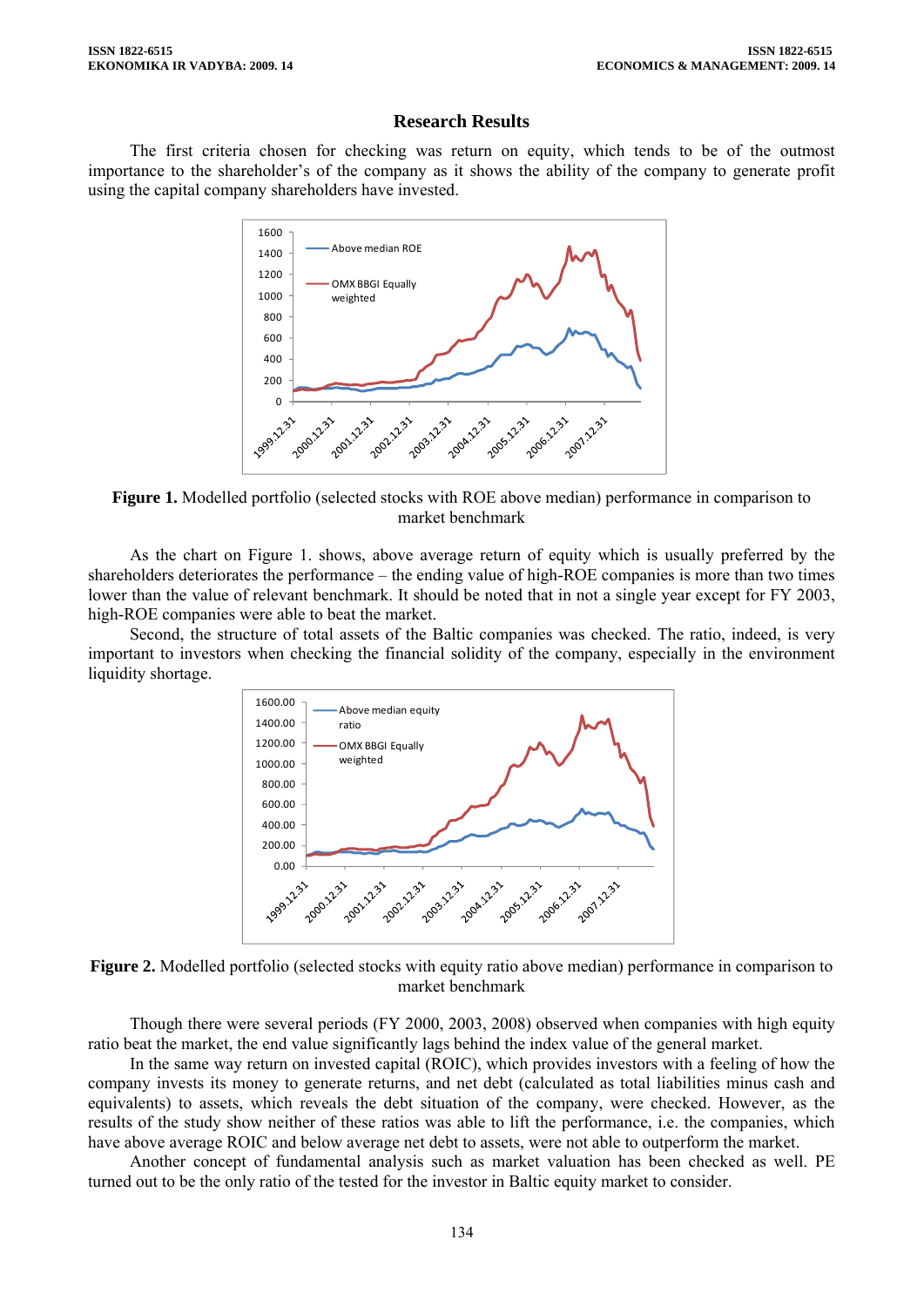



The companies with price to earnings ratio below market average were able to beat the market in the long-term. The major tailwind received by the cheap companies became evident since 2005 and particularly it was seen in financial year 2007. Based on this fact, one can make a conclusion that Baltic stock market tends to be value market, which, however, should be probated for the longer time period.

Price to book ratio, which is also widely used by followers of fundamental analysis, has been also applied when modeling a portfolio. However, companies being cheap according to PB ratio (below median) were not able demonstrate lucrative performance during the analyzed time period.

#### **Other Factors to Consider**

Taking into account that Baltic equity markets are still in their development stage and market liquidity often becomes an issue, the dependence of share price performance on the liquidity and trading volumes has been checked as well.

The companies were divided into two equal parts according to the average monthly turnover. The first group included the companies with the turnover above 2 mn EUR a month, while the second consisted of the companies, which had volumes not exceeding 2 mn EUR a month. Then, the average performance of each group was calculated (the performance of the companies was calculated since they started to be quoted in the main list). It turned out that the average performance of the companies with higher liquidity since 2000 was around 32%, while the companies with lower liquidity posted 8% average performance during the analyzed period from January 2000 to December 2008.

To check the behaviour of the most liquid companies during the major risk-aversion, which was seen in financial years 2007-2008, the authors decided to consider just the most recent time periods.



**Figure 4.** Liquidity quartiles performance (universe - *OMX BBGI*)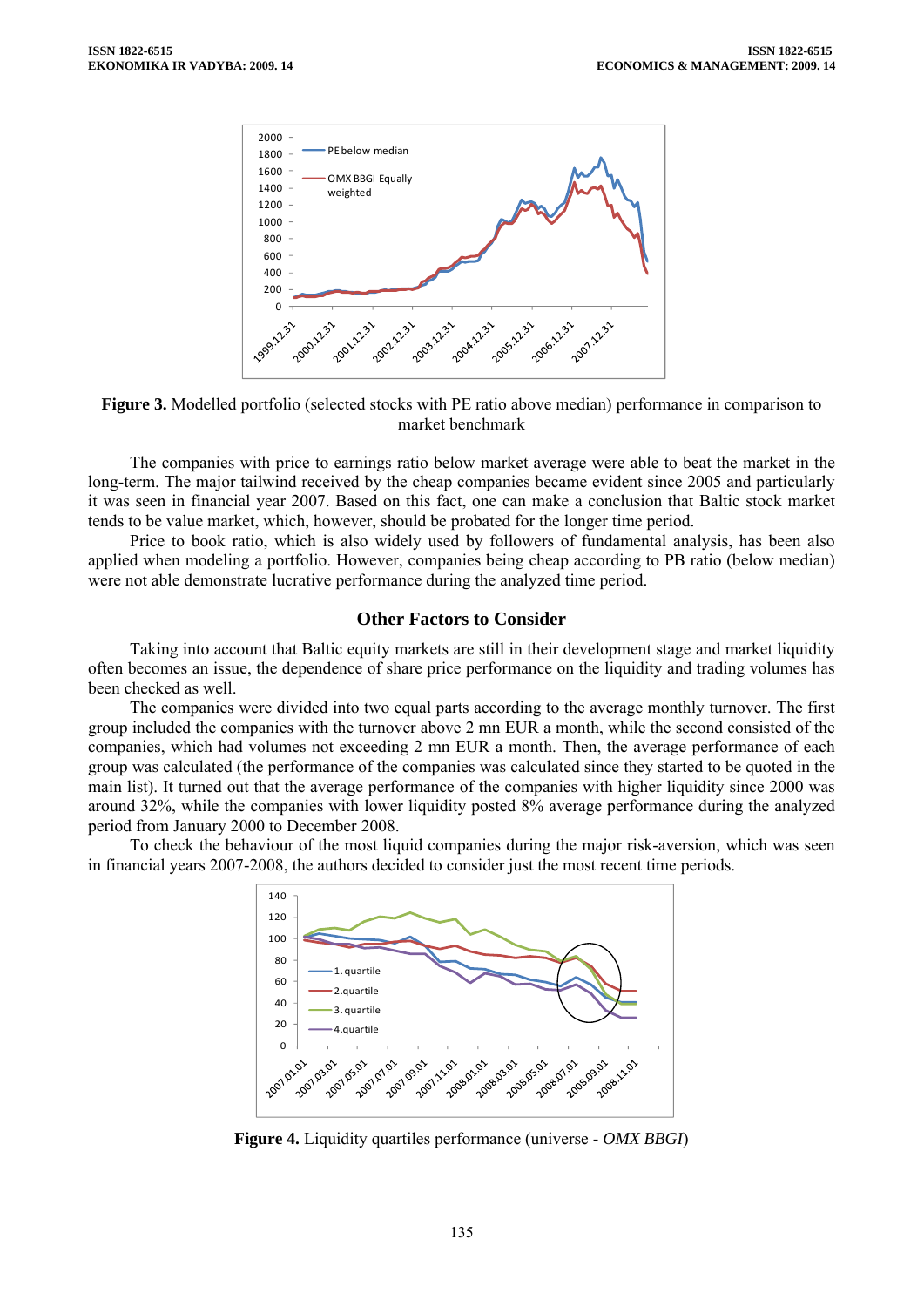The whole universe was divided into four equal parts (quartiles) according to the number of companies and their liquidity, meaning that the companies of the first quartile have the lowest liquidity, while companies in the fourth quartile have highest turnover on the market (e.g. *Eesti Telekom, Ukio Bankas* etc.)

According to the results shown on the chart (Figure 4.) the major sufferers of the massive capital outflows were exactly most liquid companies, i.e. the companies of the  $3<sup>rd</sup>$  and  $4<sup>th</sup>$  quartiles. This phenomenon is easily explained by the fact that major investors in Baltic equity markets were large foreign institutionals. In need for liquidity the first thing many asset managers did – took out the funds from the emerging markets with Baltic stock markets being among them. Therefore, least liquid (1<sup>st</sup> and 2<sup>nd</sup> quartiles) companies, which were not too favoured before by big asset managers turn out to be defensive in such tough market conditions. The biggest capital outflow was observed in autumn 2008 (see Figure 4.).

There was made an interesting observation by the authors in the course of the research. During the phase of major capital inflow obviously the most attention of the Baltic investors was deserved by the growth companies with attractive internationally diversified business models regardless of their financial state and their profitability. There was seen rapid growth of share values of the pharmaceutical companies (e.g. *Sanitas*), apparel manufacturing and selling companies (e.g. *Baltika, Apranga*), shipping company *Latvijas Kugnieciba*, construction companies (e.g. *Merko Ehitus*). However, the companies with seemingly solid financial position but with business model, which did not provide with lots of growth opportunities (domestically focused business, evident business erosion) were not among the major winners on the Baltic equity market: telecommunication companies (e.g. *Eesti Telekom, TEO LT*), seat belts manufacturer *Norma*, data transmission equipment manufacturer *SAF Tehnika*. Besides, the companies which made IPOs in financial years 2006-2008 were also not able to demonstrate splendid performance. Often this was the case because of putting too high prices in the primary offering and, thus, losing the trust of the shareholders (e.g. *Tallink, Olympic Entertainment Group*).

#### **Conclusions and Recommendations**

The main target of the present research was to discover the importance of fundamental analysis on the Baltic equity markets. The hypothesis that fundamental analysis is not able to generate substantial additional value to the performance of the portfolio comprised of Baltic enterprises stocks was proved.

The relevance and need of fundamental analysis was checked by analyzing the performances of portfolios, which were created on the basis of key fundamental ratios: ROE, equity ratio, ROIC, net debt to assets as well as PE and PB. Naturally, the companies with better than average ratios were selected to form stock portfolios. The findings of the conducted study demonstrate that neither of the mentioned ratios helped in the creating portfolio, performance of which would beat market's performance. The only exception was price to earnings ratio, which proved that cheap companies seem to be attractive to the investors.

It was decided to look closer at the major performers and to find out whether there are any common patterns among the winners and the losers of the Baltic equity markets. Basically, equity investors ignored financial situation of the companies (profitability, stability of balance sheets) and focused mainly on assessing their growth opportunities and attractiveness of business model. So, investors were mainly forward-looking when making company selection. As a result, major sufferers performance-wise were the companies with limited growth potential or total business model erosion.

The authors of the research have also checked whether the trading volumes of the stock have any impact on the performance. The study results show that in the phase of the major capital inflows (2001- 2006), indeed, most liquid companies tended to reward investors with higher performances. However, the shareholders of these companies suffered the most in financial years 2007 and 2008, when there was a major selling across stock market all over the world.

Therefore, the recommendations to the investors in Baltic equities would be to analyze the growth potential of the companies and to put more emphasis on company's expected earnings income, while also considering the valuation of the company, basing investing decisions on PE ratio.

The authors of the research strongly advise to continue to study the topic of fundamental analysis relevance on the emerging markets as the results should be valuable for the investment professionals and also for private investors in the Baltic market. Study results would provide certain orientation when deciding on the asset allocation. It would be advisable to analyze longer time period and particularly to focus attention to the time span when the global liquidity crunch started to influence equity markets.